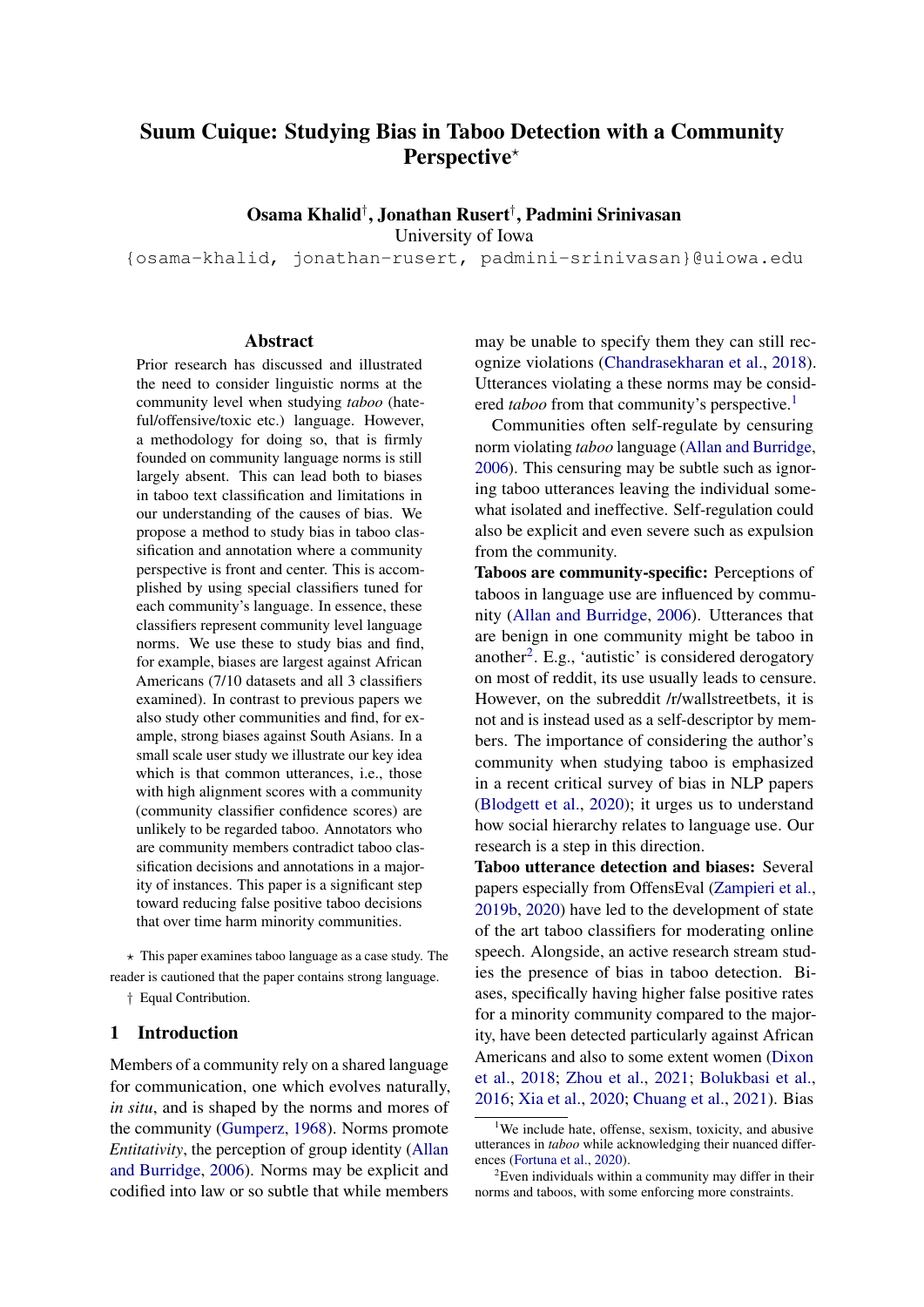is clearly harmful as penalties over false positives could over time discourage/constrain minority participation on social media platforms, and in turn reinforce the majority's norms and values.

Limitations in bias assessment research: A limitation is that community language norms are rarely considered. While recent research on taboo detection discuss and illustrate the importance of community perspective [\(Davidson et al.,](#page-8-5) [2017;](#page-8-5) [Sap](#page-9-3) [et al.,](#page-9-3) [2019;](#page-9-3) [Badjatiya et al.,](#page-8-6) [2019\)](#page-8-6) we do not yet have bias detection methods that are firmly founded on community language norms. This methodological gap underlies not only the design of state-of-theart taboo detection tools but perhaps more crucially even in the methodologies for the *study* of bias in taboo detection. Not only are the taboo annotated datasets largely devoid of community, culture or social contexts (i.e., characterization) [\(Zampieri](#page-10-0) [et al.,](#page-10-0) [2019b,](#page-10-0) [2020\)](#page-10-1), the study of bias itself needs strengthening with methods wherein a community perspective stays front and center, consistent with the urging in the survey [\(Blodgett et al.,](#page-8-2) [2020\)](#page-8-2).

### Contributions:

1. We propose a new method that is firmly grounded on community-specific language norms for studying bias in taboo detection.

2. We use our method to assess bias against five minority communities in three taboo text classifiers and ten taboo annotated datasets. In contrast, prior research has largely about bias against the African American community, possibly due to reliance on two race estimated/labelled datasets [\(Blodgett et al.,](#page-8-7) [2016;](#page-8-7) Preoțiuc-Pietro and Ungar, [2018\)](#page-9-4).

3. We find, for example, that all three taboo classifiers are biased against the African American community. Additionally, 2 classifiers are biased against the South Asian communities and one against Hispanics. Overall, only 3 of the 15 classifier - community combinations tested were somewhat unbiased.

4. Eight out of 10 taboo annotated test sets are strongly biased against African Americans, while at least 3 are biased against South Asians. We did not find any remarkable dataset biases against Hispanics but we found single instances of bias against Native American and Hawaiian communities.

## 2 Community Centered Approach for Studying Bias

We build community-specific classification models (CLCs) which capture the community's language. We use these to compute text alignment scores for assessing bias. A text alignment score is the classifier's confidence in deciding if the text has been generated by a member of the community or not. Higher confidence scores imply greater alignment with the language norm's of the community.

Our intuition is as follows. Given moderation and self-regulation in communities we expect taboo utterances to be *infrequent* in a community's discourse. Such utterances will thus have low alignment scores when classified by a model trained on the community's language. However, since new topics of interest will also result in low-frequency utterances we view low alignment scores with a community model as *necessary* but *insufficient* for an utterance to be considered taboo from that community's perspective. Crucially, utterances with high alignment scores adhere to the norms and therefore should not be considered taboo. Reference classifier models allow us to estimate the extent of alignment with community language norms.

Two points to note. We do not attempt to separate style from topic in the utterances since it is often in their interplay that taboo is decided. For example, *"happy birthday to a bad bitch"* and *"Fuck off, you are a little bitch."* have somewhat related styles but different topics. Our 'contextual' community-language classification models estimate scores for full utterances. Second, while we study race/ethnicity based communities, our approach can be applied to communities defined broadly, using other criteria such as professional communities and internet subcultures. Specific details for measuring bias are given next.

Measuring bias in taboo classifiers: We assess the extent of taboo classifier bias against a community by computing Pearson correlation between the taboo classifier confidence scores and community classifier confidence scores. We do this with instances that the former classifier declares as taboo. Ideally, we expect a negative correlation - higher taboo classifier confidence mapping to lower community alignment scores and vice versa. The extent to which correlations deviate from this expectation reflects the extent to which the classifier does not consider the norms of the community.

Measuring bias in taboo datasets: Given a dataset, we compute the proportion of taboo labelled texts that are highly aligned with each community classifier model. We expect these proportions to be tending towards zero since high align-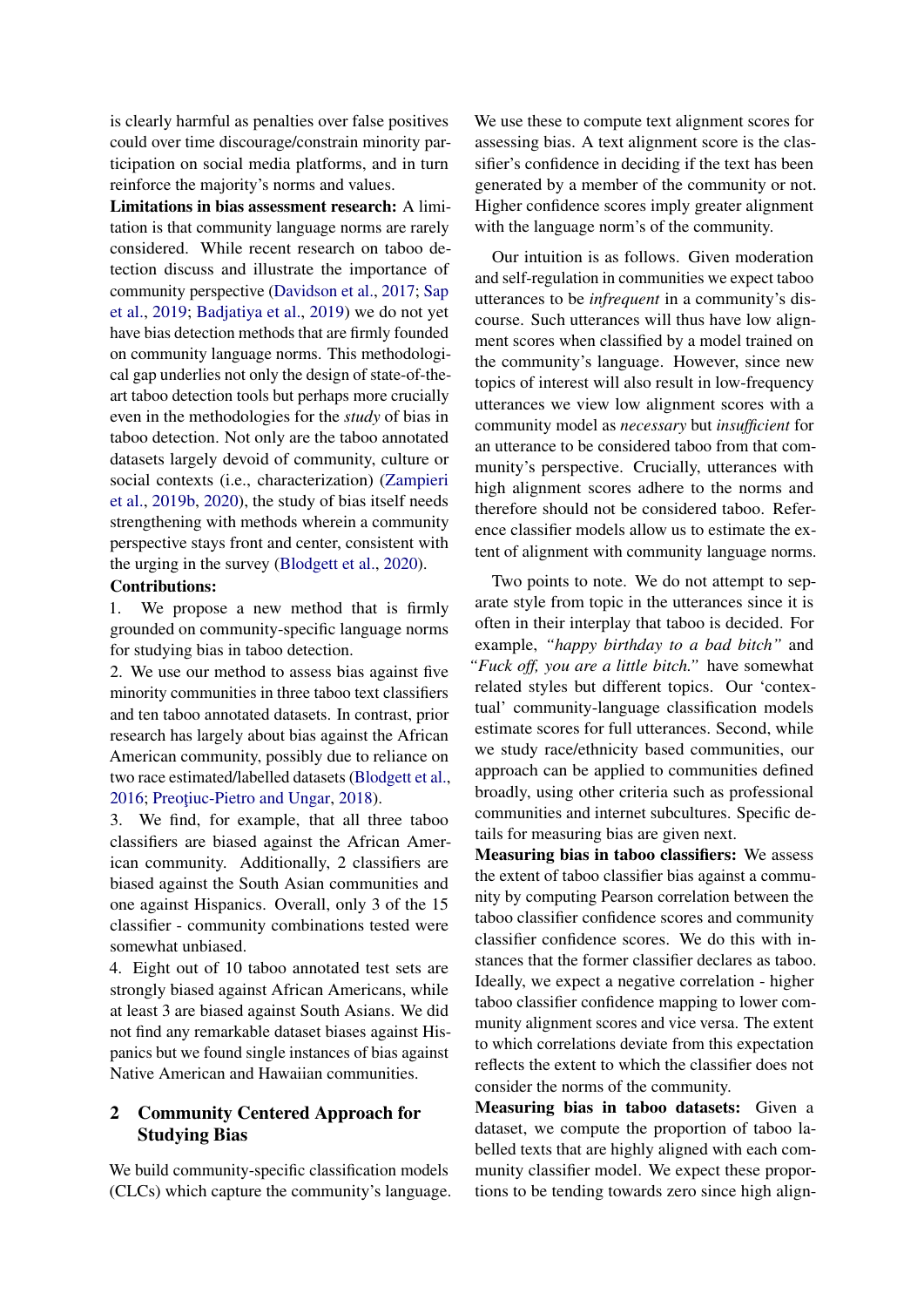<span id="page-2-6"></span>

|           | No. of     | Training         | Validation |
|-----------|------------|------------------|------------|
| Community | Subreddits | set size         | set size   |
| NA        |            | 44k              | 1.4k       |
| HІ        |            | 95k              |            |
| HА        |            | 80k              | 2k         |
| <b>SA</b> |            | 101k             | 6k         |
|           |            | $70\overline{k}$ |            |

Table 1: Dataset details for each community.

ment means common utterance and thus within the norms. A second point to note is that if these proportions are uneven across communities then the bias is more against those with larger proportions. This is consistent with the theory that all communities engage in similar norms of communication [\(Mills,](#page-9-5) [2009\)](#page-9-5). Specifically, we measure the mean and standard deviations (SD) of proportion of aligned comments. In sum, if the proportions are not close to zero this indicates bias. Additionally, if the proportions are not even then bias is targeting some communities more than others.

### 3 Community Language Classifiers

### 3.1 Model Construction

We build our community classification models us-ing BERT [\(Devlin et al.,](#page-8-8) [2019\)](#page-8-8)<sup>[3](#page-2-0)</sup>. Experiments using XLNet [\(Yang et al.,](#page-10-4) [2019\)](#page-10-4) gave comparable results. Thus, we only report BERT results. BERT is a transformer-based model which has shown to perform well in NLP based tasks [\(Devlin et al.,](#page-8-8) [2019;](#page-8-8) [Kaliyar,](#page-9-6) [2020\)](#page-9-6). BERT leverages context (on top of words)<sup>[4](#page-2-1)</sup>. We fine-tune BERT-base-uncased  $<sup>5</sup>$  $<sup>5</sup>$  $<sup>5</sup>$  with a linear layer on top. A softmax function is</sup> used to make a binary classification as to whether or not the input text belongs to the community. Each community has its own classifier representing its language norms.

We build our models with publicly available data from select subreddit comments obtained using Pushshift [\(Baumgartner et al.,](#page-8-9) [2020\)](#page-8-9)<sup>[6](#page-2-3)</sup>. We group subreddits into communities based on shared cultural/ethnic heritage determined using subreddit

descriptions (subreddits are listed in appendix A). While we acknowledge that subreddits are not inclusive of all members of communities of interest, they can still be considered as fairly representative in terms of language use. We do not have to be exact about the data used to represent a community as long as we are confident that the collection is mostly produced by its members<sup>[7](#page-2-4)</sup>.

We build models for: Native American (NA), Hispanic (HI), Hawaii (HA), South Asian<sup>[8](#page-2-5)</sup>(SA), and African American (AA) communities. We obtained comments from 2018 using the first 11 months as training data for the models and the last as validation. As the data for NA was smaller than the rest, we added 2015, 2016, and 2017 data again with the first 11 months for each year as training and last 1 month for validation. Comments were lowercased and stripped of punctuations.

Since subreddit sizes vary, the amount of data collected for each community varies as well. HI, HA, SA, and AA are the closest in size and NA the smallest. When training a community model we generate negative samples (texts not from the community) by sampling equally from the other communities till we reach a 1:1 ratio of positive to negative text samples. A summary of the datasets is in Table [1.](#page-2-6) Note that the training set size indicated includes both positive and negatives examples (at a 1:1 ratio) while the validation sets only contain positive (aligned) examples.

### <span id="page-2-7"></span>3.2 Model Characteristics

Figure [1](#page-3-0) presents the complementary cumulative distribution function (CCDF) of alignment scores (classifier confidence scores) for the CLCs using validation data. For example, 62.9% and 66.2% of the HA and the HI texts have scores  $\geq 0.7$ . All CCDFs follow a similar distributional pattern. We introduce a threshold on alignment scores to decide which texts are 'highly aligned' with a model. Higher thresholds imply fewer comments will be regarded as following the community's norms. We choose 0.85 as threshold since at least 52% of the comments for each community are then regarded as highly aligned (range: 52% - 64%). When we reduce the threshold to 0.65, two-thirds of the comments are highly aligned. But this increases the

<span id="page-2-0"></span> $3$ Our code and data are available at: https://github.com/JonRusert/SuumCuique

<span id="page-2-1"></span><sup>&</sup>lt;sup>4</sup>For example, while "is that all you have to contribute" and "contribute this have that is to you all" have the same set of words, BERT will find the former more likely.

<span id="page-2-2"></span><sup>5</sup>Models were trained on GeForce GTX 1080 Ti's, and took at most 3 hours to train. Parameter configuration is that of base-BERT, we use a dropout of 0.3 before the linear layer.

<span id="page-2-3"></span><sup>&</sup>lt;sup>6</sup>In our experiments, we do not use any data beyond that which is available on Pushshift. Pushshift is a public Reddit data repository.

<span id="page-2-4"></span>We also acknowledge that Reddit itself has some language norms. However, these norms should apply across all of our community subreddit datasets and so should not influence our results in significantly.

<span id="page-2-5"></span><sup>8</sup> South Asian English is considered non-standard compared to mainstream English.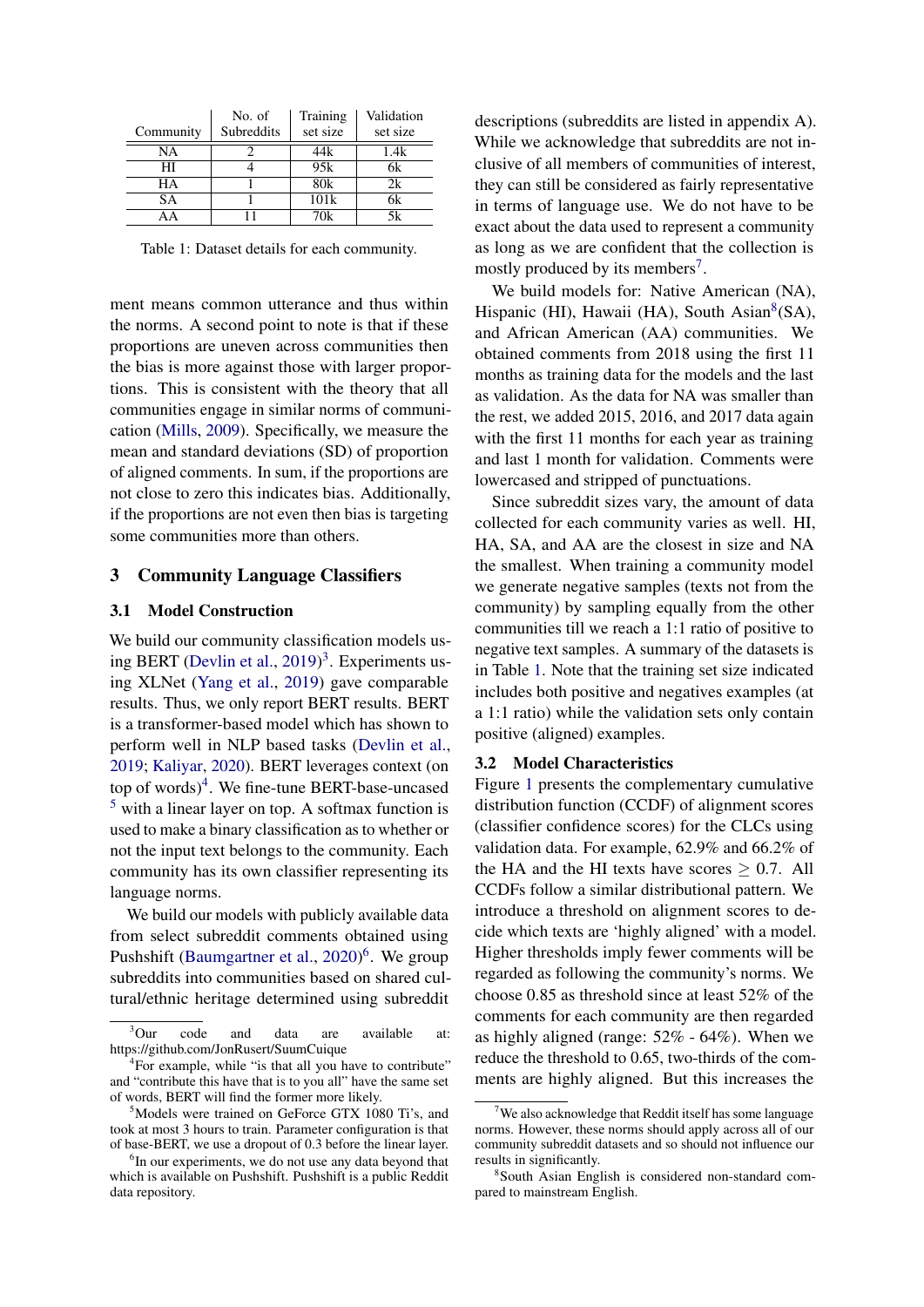<span id="page-3-0"></span>

Figure 1: Complementary cumulative distribution function of community-language alignment scores for the five community models using the community specific validation datasets. An alignment score indicates the proportion of the community's comments that the model classifies as belonging to that community within a given threshold. The dotted/dotted-dashed lines (0.7, 0.9) show the proportion of comments at those thresholds. The dashed line (0.85) indicates the chosen threshold for our experiments.

risk of overlap across communities in their highly aligned comments. Taking the SA CLC model as an example in Figure [2,](#page-3-1) we can see that with 0.85 cutoff, 60.7% of comments from the South Asian community are highly aligned, while including no more than  $14\%$  (range:  $2\%$  -  $14\%$ ) of comments from the other communities. While not strictly comparable, our 0.85 threshold is more conservative than the 0.80 used in [Blodgett et al.](#page-8-7) [\(2016\)](#page-8-7).

### 3.3 Model Validation

Results with our validation datasets (shown in Table [1\)](#page-2-6) are in Table [2](#page-3-2) with cell values representing proportions. For example, 51.8% of the NA validation set is highly aligned (alignment score  $\geq 0.85$ ) with its own community model. Column values do not necessarily add up to 100% as a text may be highly aligned to more than one community model or even to none.

As expected, proportions at the diagonal representing homogenous model - dataset combinations are high, ranging from 52 to 64%. Also as expected, the off-diagonal entries representing heterogeneous combinations, are low. Most are less than 10% and more than half less than 6%. The three noticeable exceptions are between AA and SA and also between NA texts and the HA model. The sociological literature observes linguistic exchanges between minority communities [\(Bucholtz,](#page-8-10) [1999;](#page-8-10) [Coleman,](#page-8-11) [1998;](#page-8-11) [Igoudin,](#page-9-7) [2011;](#page-9-7) [Lee,](#page-9-8) [2011\)](#page-9-8). For example, [\(Shrikant,](#page-9-9) [2015\)](#page-9-9) discuss a tendency of South Asians to adopt the features of African

<span id="page-3-1"></span>

Figure 2: Complementary cumulative distribution function of alignment scores for all five minority community validation sets as gauged against the South Asian community's CLC.

American Vernacular English (AAVE). This is particularly relevant to the AA and SA overlaps. Next we use these validated models to estimate bias in classifiers and in datasets.

<span id="page-3-2"></span>

|           | <b>Reddit Validation Sets</b> |      |      |      |          |  |
|-----------|-------------------------------|------|------|------|----------|--|
| CLC       | NA                            | HІ   | HА   | SА   | $\Delta$ |  |
| NA        | 51.8                          | 1.8  | 4.5  | 1.8  | 2.2      |  |
| HI        | 4.3                           | 58.2 | 2.1  | 2.3  | 2.2      |  |
| HА        | 15.1                          | 6.2  | 58.1 | 5.1  | 6.9      |  |
| <b>SA</b> | 6.1                           | 5.2  | 5.8  | 60.7 | 20.7     |  |
| AΑ        | 9.8                           | 7.1  | 8.1  | 144  | 64.0     |  |

Table 2: Proportion of each validation set that is highly aligned with each CLC. An alignment score threshold of 0.85 is used to determine high alignment. A text may be aligned with 0 or more models, so column numbers need not sum to 100.

## 4 Experiments and Results

## 4.1 Taboo Classifier Bias Assessment

We test 3 SOTA offensive language classifiers: NULI [\(Liu et al.,](#page-9-10) [2019\)](#page-9-10): A BERT [\(Devlin et al.,](#page-8-8) [2019\)](#page-8-8) based system trained on offensive language (OLID [\(Zampieri et al.,](#page-10-5) [2019a\)](#page-10-5)). It was the topranked system in OffensEval [\(Zampieri et al.,](#page-10-0) [2019b\)](#page-10-0).

MIDAS [\(Mahata et al.,](#page-9-11) [2019\)](#page-9-11): An ensemble of three deep learning models: a BLSTM, a BLSTM fed into a BGRU, and a CNN all three trained on offensive language. This system was the top non-BERT based system at OffensEval.

Perspective [\(Perspective\)](#page-9-12): An API provided by Google, which when given text, returns a toxicity score. The current model in production uses a CNN trained with fine-tuned GloVe word embeddings.

We trained MIDAS and NULI on the OLID training data which is consistent with their training for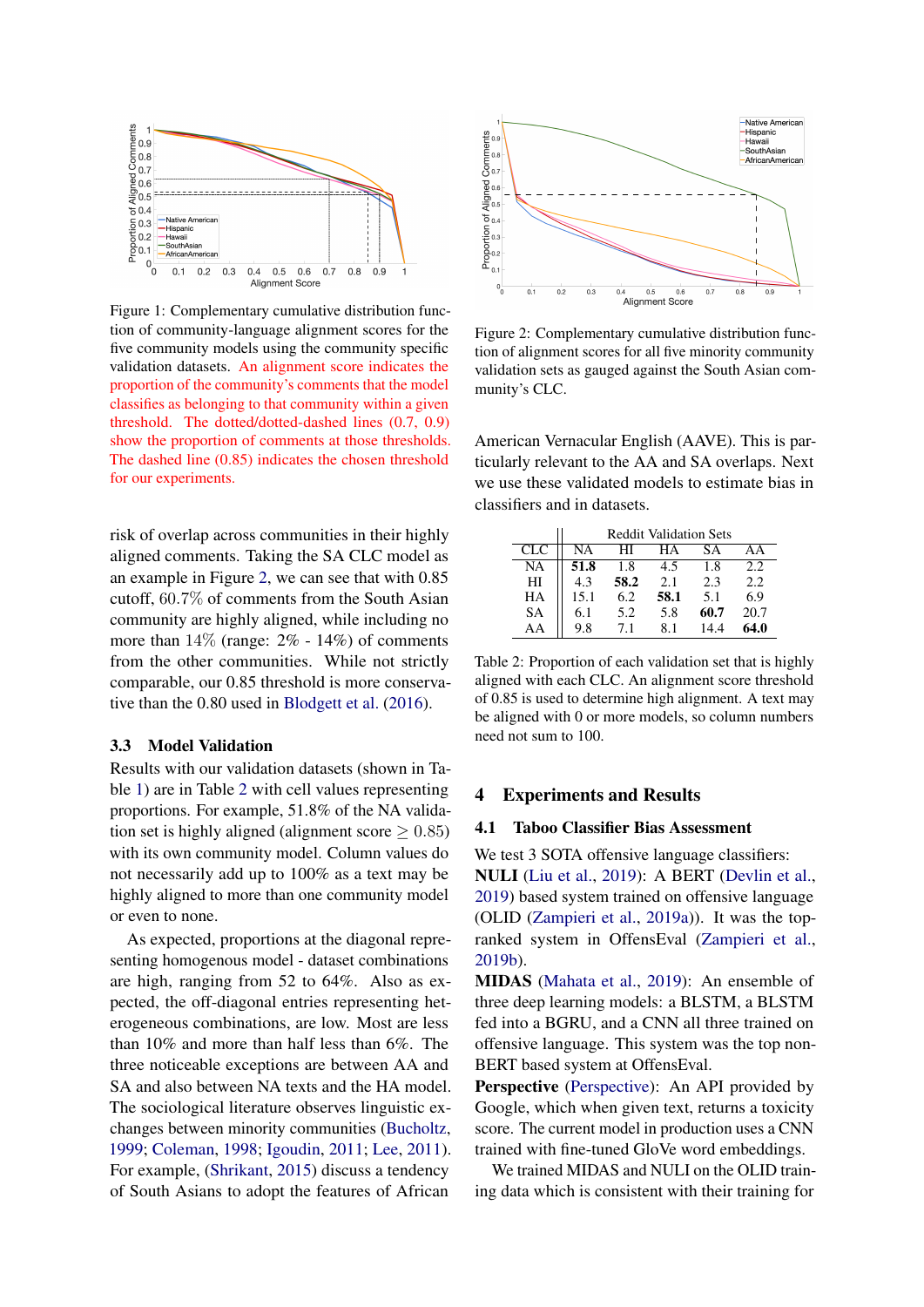<span id="page-4-0"></span>

Figure 3: Correlations of taboo classifier scores with community-language classifier scores. Error bars: 95% confidence intervals.

OffensEval. Our implementations perform within 1% of the published results. We then applied the classifiers to the validation datasets listed in Table [1.](#page-2-6) Correlations between classifier confidence (for Perspective we use its toxicity score) and language model alignment scores were analyzed.

### 4.2 Taboo Classifier Bias Results

*Classifiers' correlations show bias.* Figure [3](#page-4-0) shows the correlations with community models for the five communities for different taboo classifiers with 95% confidence intervals computed using 10,000 bootstrapped samples. Instead of strong negative correlations, which would indicate no bias, we see several instances of positive or near zero correlations across community models and classifiers. Zero correlations while better than positive are still not ideal, since they indicate that the taboo classifier is not taking community alignment into account.

NULI is relatively less biased than Perspective or MIDAS. These correlations indicate that the taboo speech classifiers largely do not consider the language norms of the community.

*Taboo classifiers have highest bias against the African American community.* All three taboo classifiers tested show higher positive correlations for AA compared with other communities. This disagreement with the AA community model reflects bias in the classifiers, an observation that is consistent with those made in prior literature [\(Davidson](#page-8-12) [et al.,](#page-8-12) [2019;](#page-8-12) [Sap et al.,](#page-9-3) [2019\)](#page-9-3).

*Perspective shows highest bias.* On average, Perspective, is the least in accordance - having the most positive correlations - with the CLC models. When compared with MIDAS and NULI, the only community model for which Perspective has

<span id="page-4-2"></span>

| Dataset             | Labels  | <b>Sizes</b>      | Prior Work          |
|---------------------|---------|-------------------|---------------------|
| Davidson            | Offense | 20716             | Sap (2019)          |
| (2017)              | Hate    | 1537              | Davidson            |
|                     |         |                   | (2019)              |
| OLID (2019a)        | Offense | 4640              | None                |
| <b>SOLID (2020)</b> | Offense | 3002              | None                |
| Gab (2018)          | Hate    | 2337              | $\text{Jin} (2020)$ |
| Founta              | Hate    | 27150             | Sap                 |
| (2018)              | Abuse   | 4965              | (2019)              |
| 9<br>Wiki Toxic     | Toxic   | 15295             | Vaidya              |
|                     | Hate    | 1405              | (2020)              |
| Waseem $(2016)$     | Sexist  | $267\overline{3}$ | Davidson            |
|                     |         |                   | (2019)              |

Table 3: Details of examined datasets. Samples of prior work which also examined these sets for bias are indicated in the final column.

a lower bias is HA. This is particularly concerning as Perspective is publicly available and has already been deployed to monitor comment sections [\(Del](#page-8-13)[gado,](#page-8-13) [2019;](#page-8-13) [Etim,](#page-9-17) [2019\)](#page-9-17).

## 4.3 Dataset Bias Assessments and Results

We generate ten test sets from seven text collections annotated for taboo. A test set consists of instances labeled with one taboo label (such as hateful, offensive, sexist etc.). A summary of the datasets can be found in Table [3.](#page-4-2)

Table [4](#page-5-0) presents bias assessment results. Each row identifies the CLC used to estimate alignment of taboo instances in the column datasets. For example, 14% of the texts labelled as HATE in the Davidson dataset are highly aligned with the Native American model. We remind the reader that we use a community classifier score threshold of 0.85 (see section [3.2\)](#page-2-7). Again column sums need not be 100 as an instance may be highly aligned with 0 or more models. The table also shows average and standard deviation. Cells in bold are more than one standard deviation from the mean.

As a reminder, for any community we would like the proportion of taboo labeled instances that are highly aligned with that community's language to be close to 0. Additionally, if this is not possible, we check to see if these proportions are unequal across communities. Inequality would indicate that bias is particularly targeted at some communities those with highest proportions.

## 4.3.1 Taboo text and model alignments

*Many of the proportions are large indicating bias.* When examining Table [4,](#page-5-0) we find that 64% of the

<span id="page-4-1"></span><sup>9</sup>kaggle.[com/c/jigsaw-toxic-comment](kaggle.com/c/jigsaw-toxic-comment\ -classification-challenge)\ [classification-challenge](kaggle.com/c/jigsaw-toxic-comment\ -classification-challenge)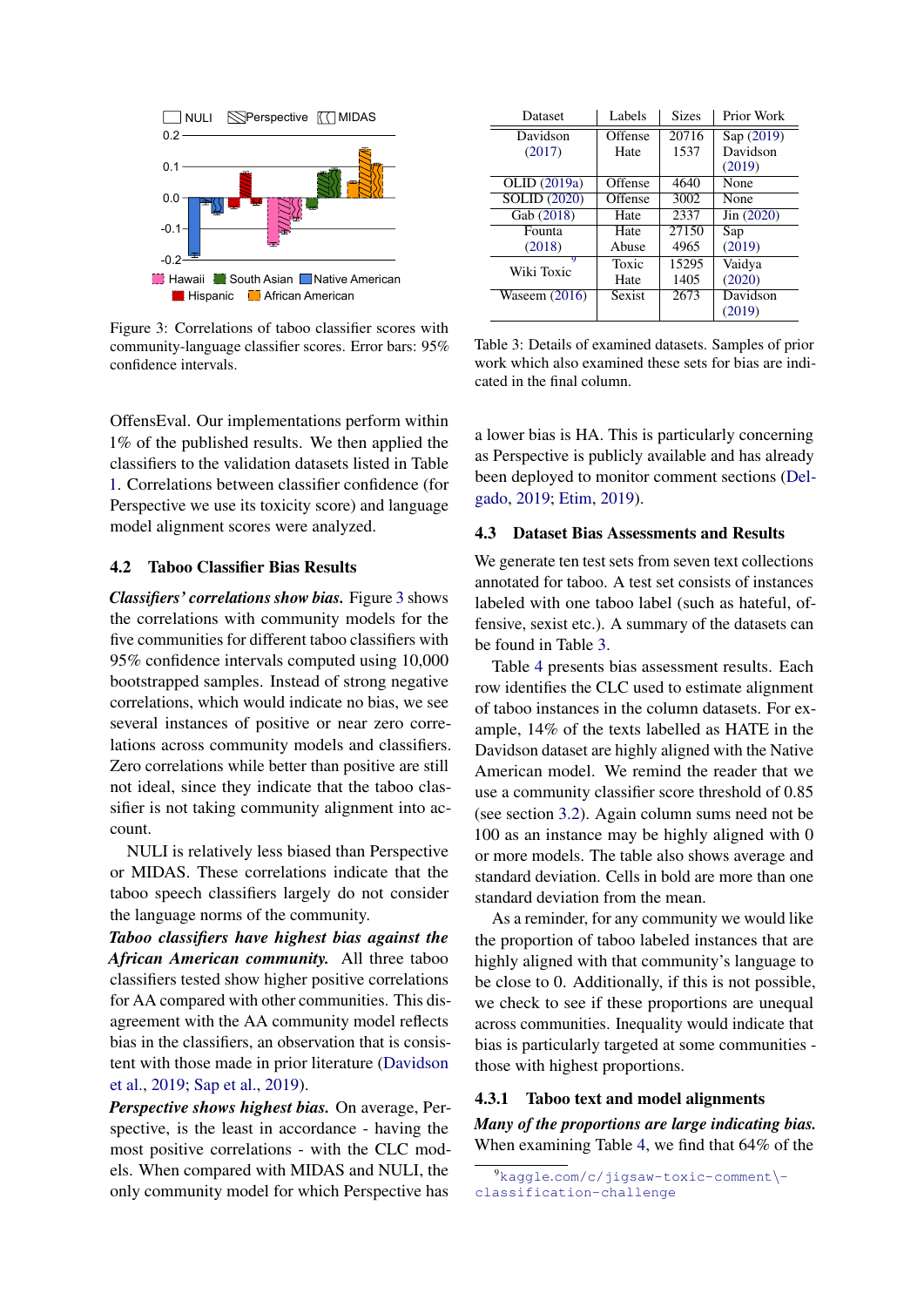<span id="page-5-0"></span>

|            | Davidson    |      |      |              | Gab  |      | Founta | Wiki Toxic |      | Waseem |
|------------|-------------|------|------|--------------|------|------|--------|------------|------|--------|
| <b>CLC</b> | <b>HATE</b> | OFF  | OLID | <b>SOLID</b> | Hate | Hate | Abuse  | Toxic      | Hate | Sexism |
| NA         | 14.0        | 3.9  | 3.4  | 1.4          | 6.6  | 4.4  | 3.9    | 8.0        | 13.3 | 5.1    |
| HI         | 5.5         | 5.2  | 8.3  | 3.5          | 5.5  | 5.4  | 6.6    | 4.9        | 6.3  | 3.9    |
| HA         | 4.3         | 3.1  | 6.3  | 5.1          | 3.9  | 6.0  | 4.6    | 9.4        | 3.4  | 4.2    |
| <b>SA</b>  | 4.2         | 2.2  | 16.3 | 5.8          | 25.4 | 14.5 | 5.4    | 8.5        | 13.0 | 13.9   |
| AA         | 20.7        | 29.9 | 15.2 | 30.4         | 12.2 | 32.6 | 22.5   | 4.9        | 5.3  | 45.5   |
| Average    | 9.7         | 8.9  | 9.9  | 9.2          | 13.2 | 12.6 | 8.6    | 7.1        | 8.3  | 14.5   |
| Std. Dev.  | 7.4         | 11.8 | 5.6  | 11.9         | 8.7  | 11.9 | 7.8    | 2.1        | 4.6  | 17.8   |

Table 4: Proportion of Taboo datasets with high alignment scores for each CLC. Note, a given text may have high alignment with 0 or more communities. Thus column proportions need not sum to 100.

cells have proportions  $> 5\%$ . Even with a stronger threshold of  $> 10\%$  on the proportions, close to a third of the cells still exhibit bias. The least biased – closest proportion to 0, is 1.4 for SOLID gauged against the NA model. The highest is 45.5 for Waseem gauged against the AA model. Examining each dataset, we see that all have large proportions of taboo text that are highly aligned with at least one community; some datasets are biased against two communities. For example, Wiki Toxic - Hate has high proportions when gauged against both NA and SA. When examining averages across datasets Waseem is the most biased (average of 14.5), followed next by Gab. Wiki Toxic - Toxic is the least biased — with the lowest average. Overall, all datasets exhibit biases with proportions that are far from 0.

## 4.3.2 Uneveness of alignment proportions

*Datasets are heavily biased against African Americans.* As seen in table [4,](#page-5-0) six out of the ten datasets have disproportionate high-alignment with the AA CLC model with a seventh (OLID) coming close to crossing the 1 SD mark. The two datasets with lower than average proportions are from the Wiki Toxic collection. The highest proportions are with the Waseem dataset followed by the Founta Hate dataset. Telling too is that the top six in bias have more than 20% of their instances highly aligned with the AA model. This level and consistency of bias against the AA model is remarkable.

*Datasets also biased against South Asians.* Next to the AA community, the largest bias is against the SA community. This community takes the top position with Gab Hate; over a fourth of the data is highly aligned with the community (25.4%). Looking down the column this proportion for SA stands out, with the next highest — AA, at 12.2%. In OLID and Wiki Toxic Hate, SA proportions are more than 1 SD from average. SA alignments are lower than average for 5 datasets such as Davidson and Founta Abuse. This analysis brings to light that bias is not limited to the AA community, but extends to other communities as well. This is noteworthy as previous works such as [\(Davidson et al.,](#page-8-5) [2017;](#page-8-5) [Sap et al.,](#page-9-3) [2019\)](#page-9-3) have solely focused on the bias against AA while ignoring others like SA.

*Low bias communities exist.* The HI and HA communities face less bias in comparison with AA and SA. In fact, for HI the proportions are lower than average across all datasets. NA has proportions 1 SD higher than average for one dataset: Wiki Toxic - Hate. Otherwise, the alignment proportions are almost always lower than average.

*Results are largely comparable with previous bias results.* Comparisons are limited as prior work largely focuses on bias towards AA. We make the following general observations.

Our results are generally consistent with those of [Davidson et al.](#page-8-12) [\(2019\)](#page-8-12) and [Sap et al.](#page-9-3) [\(2019\)](#page-9-3) on the Davidson dataset. E.g., all three find high rates of AA tweets as labelled offensive (between 17% and 46%). We observe similar agreements for the Founta and Waseem sets. There exists some disagreement, however, where we find the "hate" labeled portion of Davidson and Founta datasets to show bias against AA, while [Sap et al.](#page-9-3) [\(2019\)](#page-9-3) did not. The reasons for this difference are unclear. However, it is puzzling to note that [Sap et al.](#page-9-3) [\(2019\)](#page-9-3) found bias against a community for one taboo class (offense) but not another (hate). The authors do not provide an explanation for this.

[Huang et al.](#page-9-18) [\(2020\)](#page-9-18) examining the Waseem and Founta datasets for bias against race find BERT to show the least bias compared to CNN and RNN based classifiers. Our results are consistent as the BERT based classifier, NULI, shows lower bias than MIDAS, which is an ensemble of a CNN, and BLSTM/BGRUs.

Overall, our results indicate that the datasets are largely insensitive to the norms of African Americans (overwhelmingly so) and then to the South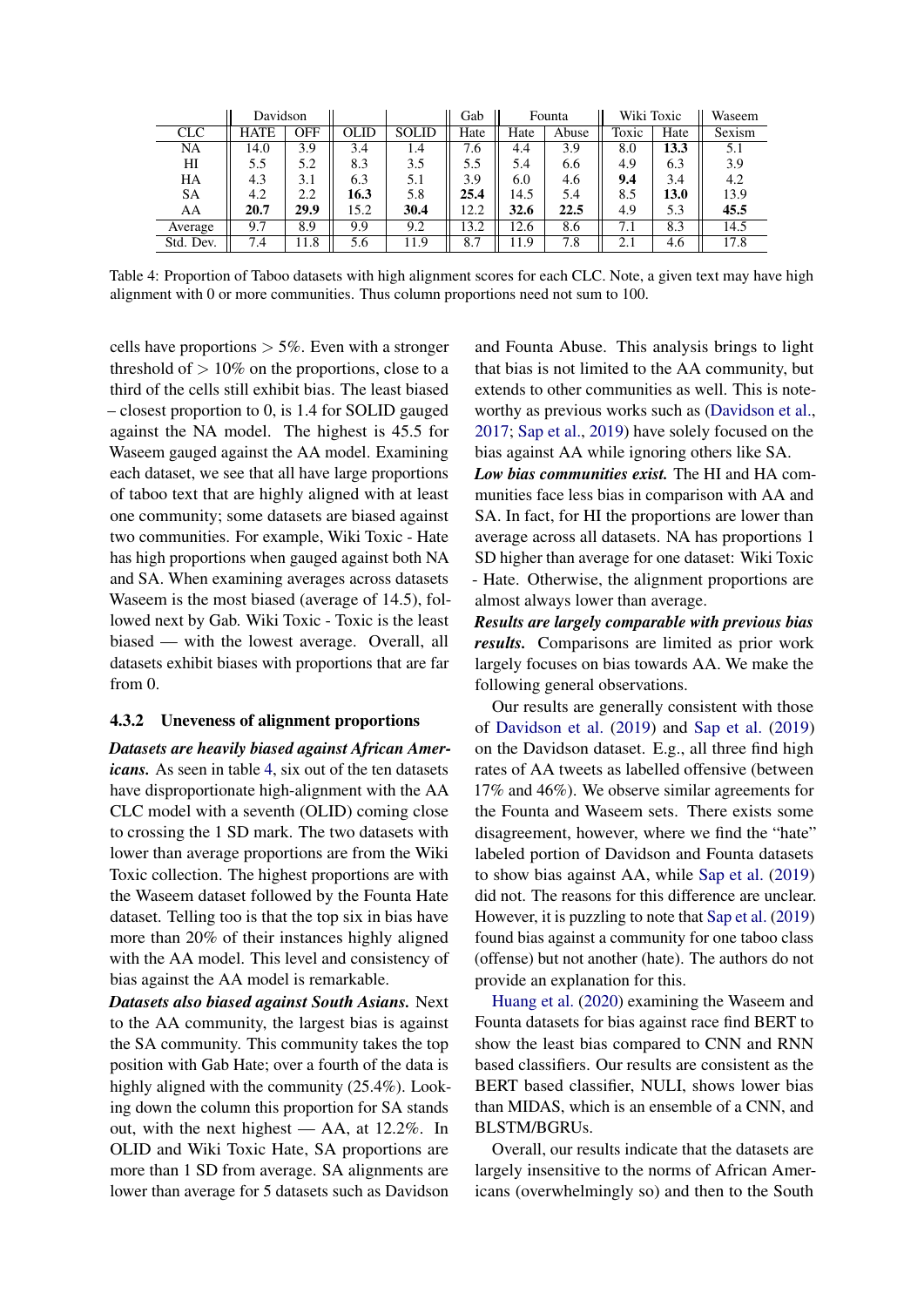Asian communities. Subsequently, taboo classifiers built on these datasets are more likely to be biased against these two communities.

## 4.4 Small scale user study

We present a small scale user study intended only to illustrate our main hypothesis, that texts highly aligned with a CLC should be less likely to be considered taboo from the perspective of members of that community. A rigorous user study with intra and inter community judgements and many judges is left for future work.

Classifier bias. Focusing on Figure [3,](#page-4-0) we selected a mixture of comments from OLID/SOLID and from reddit that had the highest model alignment scores  $(> 0.85)$  with their respective CLCs. We selected 80 comments for AA and 78 for SA, all of which had high taboo classifier confidence scores  $(> 0.76)$  with MIDAS and Perspective, i.e., they contributed the most to the positive correlation bars in the graphs. We asked two African Americans and two South Asians, who were active Reddit users, to judge their respective sets as offense/hate or not. The annotators were selected by word of mouth. Given high alignment we expect annotators to contradict the classifier and judge these as not taboo.

As expected, both SA annotators disagreed with the classifier assigned taboo labels in 60/78 cases (76.9%) agreeing only in 3/78 comments (3.8%) and giving mixed judgements in the remaining 19% of comments. AA annotators disagreed with the classifiers for 27/80 (33.8%) comments. While non trivial, this percentage is noticeably less than 76.9% for SA. They agreed with the classifier's taboo decision 31/80 times (38.8%) and gave mixed judgements in 25% of cases (more than for AA). Overall, judges contradicted the classifiers 55% of the time.

Analysis of classifier contradictions. In a majority of the contradictions the classifier did not recognize benign contexts of words such as 'fuck' and 'shit'. E.g., in SA are: *"how the fuck are Indians minorities'* and *'how is an accent shitty"*. From AA: *"... drop this fake ass bitch and move on"*. Annotators did not label these as offensive.

A second reason for contradictions appears to be because culturally subtle contexts are challenging for classifiers. Both SA annotators marked the comment *"this is exactly the reason i don't fuck with Biryani"* as non-taboo. The classifier does not recognize this as a statement on the authenticity of a food item - 'Biryani', a rice-based South Asian dish. Similarly the AA annotators marked: *"I'm so fucking tired of side chick culture"* as not taboo. The classifier does not recognize this as a critique of extra-marital intimacy and not an attack on a 'culture'. Note that all these statements have model alignment scores that are very high  $(> 0.94)$ .

Dataset Bias. Focusing on OLID (biased against South Asians) and SOLID (biased against African Americans), see table [1,](#page-2-6) we explore if community consistent judges will contradict dataset annotations. We selected 50 SOLID and 23 OLID tweets annotated in the datasets as taboo and with CLC model alignment score  $> 0.85$ .

Both AA annotators contradicted taboo annotations for 66% (30/50) SOLID tweets and agreed with only 9/50 (18%). They mutually disagreed on the remaining 11 tweets. Both SA annotators contradicted 83% (19 of 23) of OLID taboo annotations. They mutually disagreed on the remaining 4. Overall 67% of community-specific annotator decisions contradicted taboo annotations. These contradictions are also illustrative of our expectations of 'not taboo' decisions for high alignment posts.

Analysis of annotation contradictions. AA annotators chose 'not taboo' in several SOLID cases based on context and their norms. E.g., *"this bitch just cut her hair short by herself"*. Perhaps the presence of language likely considered offensive in a more general setting resulted in the taboo label. In another example, the AA annotators contradicted the SOLID taboo label for the tweet *"Niggas be so depressed on this lil app ..."*. We see a similar phenomenon with the SA annotators. For example, they contradicted the taboo label for the tweet *"All these sick ass ppl from school gave me something and now I have to chug down this nasty drink so it can go away"*.

Additional examples of contradictions by AA and SA annotators are in the appendix (B and C). While a larger user-level study with suitable controls is planned for the future, these preliminary results illustrate our hypothesis that using a community perspective on taboo decisions is important and that this can be achieved using CLC model alignment scores.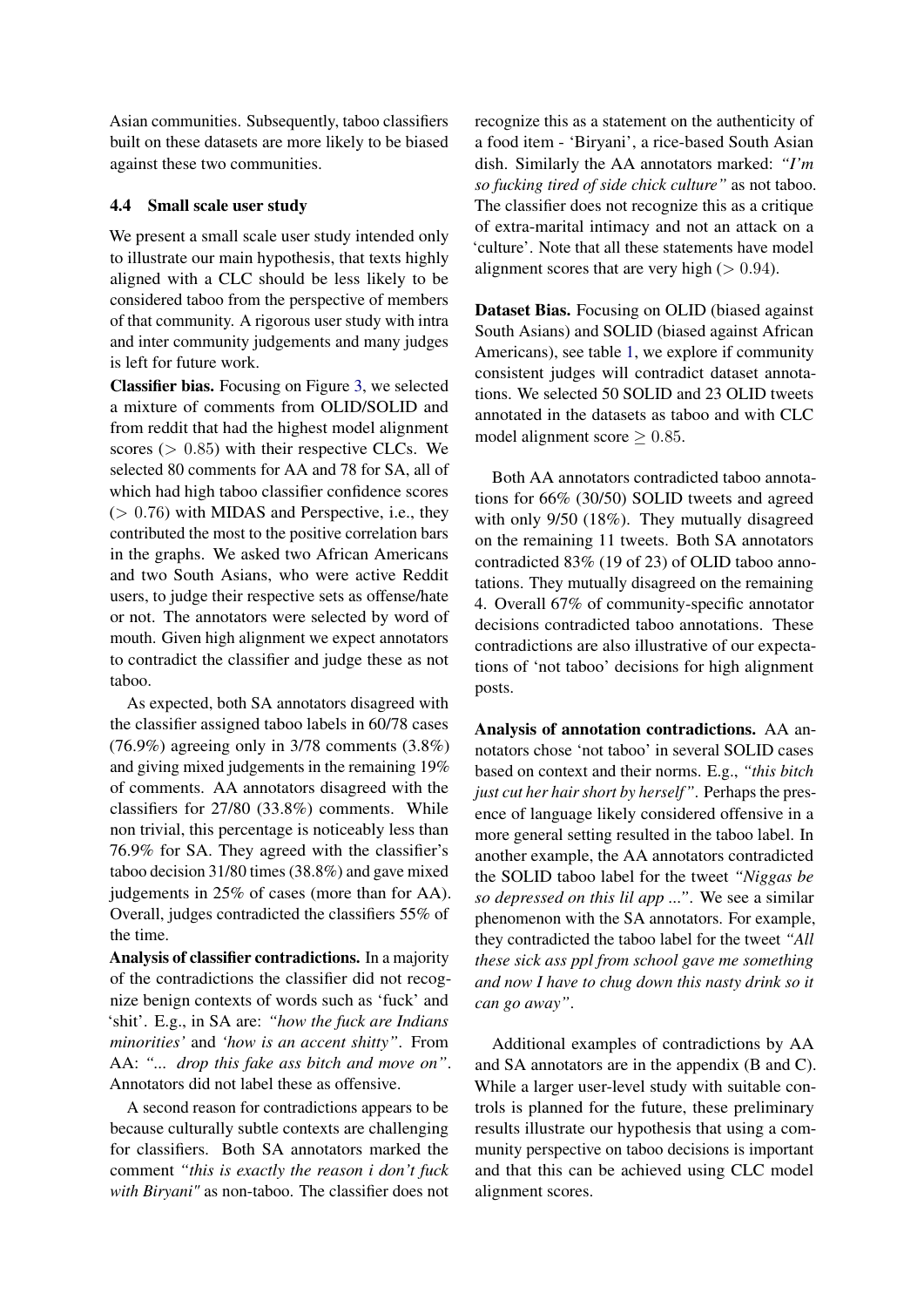#### 4.5 Bias mitigation - initial thoughts

Our empirical results and case study illustrate a potential approach for bias mitigation. The idea is to include 'reset' strategies for taboo classifiers and for annotations. If an instance that is classified or annotated as taboo has high alignment score with a CLC then a reset strategy is invoked to examine the decision further. This can be manual analysis by a community member knowledgeable of its norms and contexts - a step that can be labour expensive. Alternatively, a downstream algorithm that is more community centric may be invoked - a step that may computationally more expensive. We plan to explore these in future.

## 5 Related Work

The study of bias in taboo classifiers is an active area of research [\(Wiegand et al.,](#page-10-8) [2019;](#page-10-8) [Huang et al.,](#page-9-18) [2020;](#page-9-18) [Blodgett et al.,](#page-8-2) [2020;](#page-8-2) [Park et al.,](#page-9-19) [2018\)](#page-9-19). Since our focus is on bias detection we do not cover areas such as bias mitigation [\(Tsvetkov,](#page-10-9) [2020;](#page-10-9) [Chuang](#page-8-4) [et al.,](#page-8-4) [2021\)](#page-8-4) and allied problems such as bias in embedding spaces [\(Park et al.,](#page-9-19) [2018;](#page-9-19) [Caliskan et al.,](#page-8-14) [2017\)](#page-8-14) and the source of bias [\(Binns et al.,](#page-8-15) [2017;](#page-8-15) [Waseem,](#page-10-10) [2016\)](#page-10-10). Instead we focus on bias detection - particularly on their methodologies. Note as most papers combine methods our binning is not intended as mutually exclusive classes.

Bias detection focused on individual words: Dixon et al. [\(2018\)](#page-9-1) working with Wikipedia Talk Pages show that toxicity classifiers disproportionately misclassify text with identity terms such as 'gay' and 'muslim' when they appear in benign contexts. A reason for this bias is because of their dominant occurrence in hateful, toxic or otherwise taboo contexts, thereby skewing training datasets. They show this can be countered by augmenting data with benign examples using these identity words. [Park et al.](#page-9-19) [\(2018\)](#page-9-19), and [Kennedy et al.](#page-9-14) [\(2018\)](#page-9-14) also study similar biases in the data. Badjatiya et al., [\(2019\)](#page-8-6) extend this analysis to words in general, finding strings like '@ABC' and 'dirty' stereotypical of hate. The general approach in these papers is to compare classifiers built from skewed and synthetically augmented/corrected non-skewed datasets. In contrast to focusing on specific words, we analyze texts contextually with CLCs.

Bias detection using an external race/gender labeled dataset: Davidson et al. [\(2019\)](#page-8-12) examine five datasets including the Davidson and Founta datasets we study. Their strategy is to build a

classifier (regularlized logistic regressor) on each dataset and test them on the [Blodgett et al.](#page-8-7) [\(2016\)](#page-8-7) black-white-race-aligned dataset. They observed that 'black-aligned' tweets were 1.8 to 2.6 times more likely to be classified as taboo. Using similar methodology, Sap et al. [\(2019\)](#page-9-3) also found bias against AA in neural network classifiers trained on the Founta and Davidson datasets when tested against the same [Blodgett et al.](#page-8-7) [\(2016\)](#page-8-7) dataset.

Using a slightly different approach [Kim et al.](#page-9-20) [\(2020\)](#page-9-20) trained a classifier on the [Blodgett et al.](#page-8-7) [\(2016\)](#page-8-7) dataset to identify AA-leaning tweets in the Founta dataset. They found that AA tweets were 3.7 times more likely to be labeled as taboo. Additionally, they also annotated the Founta dataset for gender. They found that AA male-aligned tweets were 77% more likely to be labeled as taboo. In contrast to these works, our approach does not rely on access to race labeled datasets such as the [Blod](#page-8-7)[gett et al.](#page-8-7) [\(2016\)](#page-8-7) dataset.

Other approaches: As in [Kim et al.](#page-9-20) [\(2020\)](#page-9-20), [Sap](#page-9-3) [et al.](#page-9-3) [\(2019\)](#page-9-3) used classifiers trained on [Blodgett](#page-8-7) [et al.](#page-8-7) [\(2016\)](#page-8-7) to identify 'black-aligned' tweets in the Founta and Davidson datasets. The difference is that they then computed correlation of probabilities of 'black-aligned' tweets and the taboo language annotations and found these to be strong positive. We also compute Pearson correlations between classifier scores and community alignment scores. But we differ in that we are not relying on the [Blodgett](#page-8-7) [et al.](#page-8-7) [\(2016\)](#page-8-7) dataset. Instead, we use alignment scores estimated using CLCs.

While the above works highlight limitations in using a single standard English model they do not propose alternative methods founded on the language norms of specific communities. We address this gap with a community-specific method using CLCs which allows us to study bias for any community. Moreover, unlike the works reviewed, and more recent papers on debiasing strategies [\(Zhou](#page-10-2) [et al.](#page-10-2) [\(2021\)](#page-10-2); [Xu et al.](#page-10-11) [\(2021\)](#page-10-11)), where the emphasis is on bias against AA, we study bias against five different minority communities.

### 6 Limitations and Conclusions

We presented a new methodology for studying bias in taboo text identification. Its strength is that it is centred on community language norms - a strategy consistent with [\(Blodgett et al.,](#page-8-2) [2020\)](#page-8-2) to consider social hierarchy when studying bias and natural languages. Using it we assessed the extent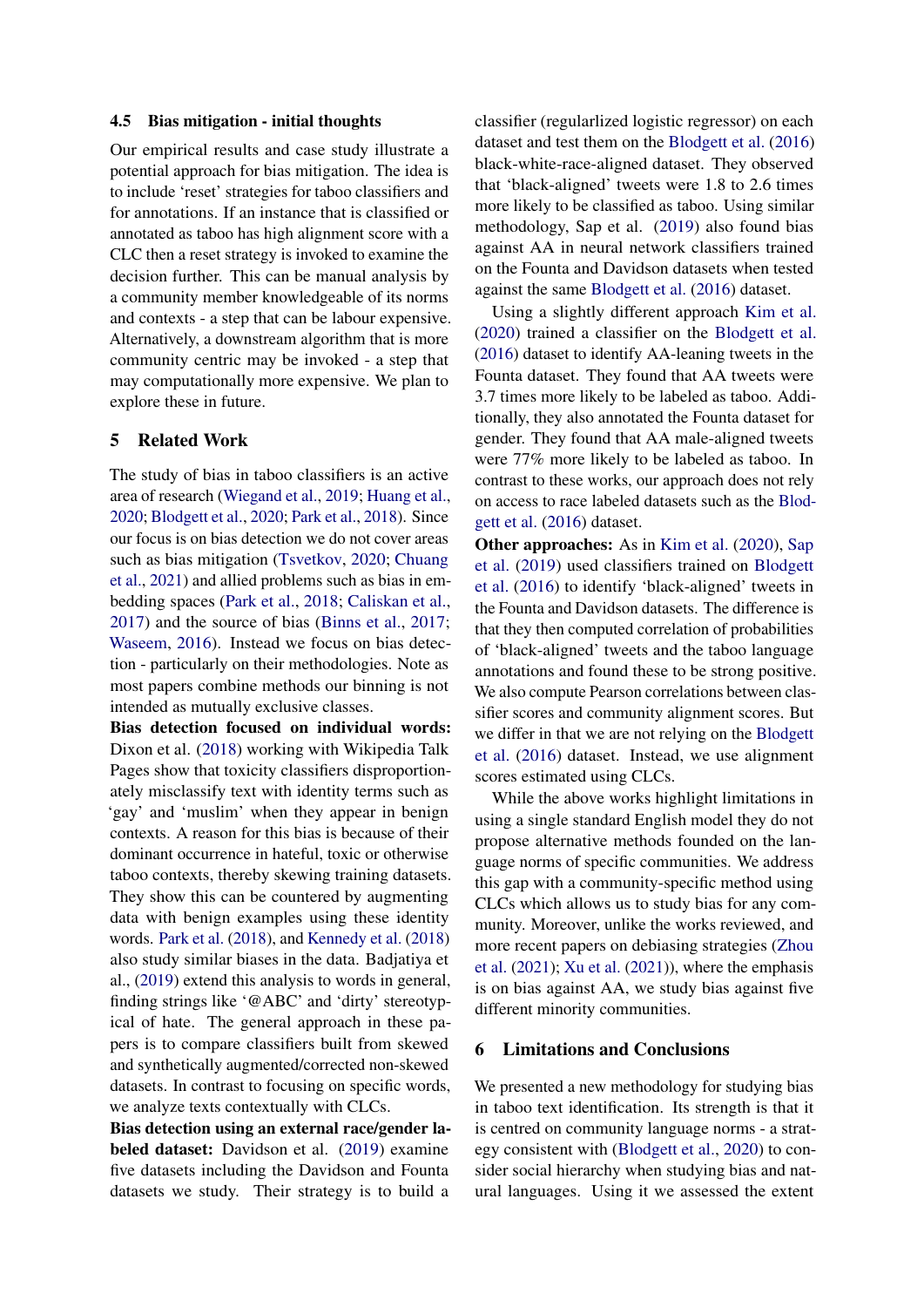to which biases against five minority communities are present - both in classifier taboo decisions and in dataset taboo annotations. We found many instances of bias with the community most targeted being African Americans. But we also found significant biases against others such as South Asians. Notably, Hispanics seems least affected though there was to some degree classifier bias.

A small scale 'illustrative' user study provides initial support for our key idea which is that common utterances, i.e., those with high alignment with the community's language classifier, are unlikely to be viewed as taboo from that community's perspective. Annotators who are community members contradicted classifier and annotator decisions in a majority of instances.

Our work is limited to analyzing communities defined by race and ethnicity, but is generalizable; we will explore bias against other communities in future research. We also plan to conduct a largescale user study to better understand community perspective for taboo texts. We plan to investigate the bias mitigation strategies shown in section 4.5.

## References

- <span id="page-8-0"></span>Keith Allan and Kate Burridge. 2006. *Forbidden words: Taboo and the censoring of language*. Cambridge University Press.
- <span id="page-8-6"></span>Pinkesh Badjatiya, Manish Gupta, and Vasudeva Varma. 2019. Stereotypical bias removal for hate speech detection task using knowledge-based generalizations. In *The World Wide Web Conference*, pages 49–59.
- <span id="page-8-9"></span>Jason Baumgartner, Savvas Zannettou, Brian Keegan, Megan Squire, and Jeremy Blackburn. 2020. The pushshift reddit dataset. In *Proceedings of the International AAAI Conference on Web and Social Media*, volume 14, pages 830–839.
- <span id="page-8-15"></span>Reuben Binns, Michael Veale, Max Van Kleek, and Nigel Shadbolt. 2017. Like trainer, like bot? inheritance of bias in algorithmic content moderation. In *International conference on social informatics*, pages 405–415. Springer.
- <span id="page-8-2"></span>Su Lin Blodgett, Solon Barocas, Hal Daumé III, and Hanna Wallach. 2020. [Language \(technology\) is](https://doi.org/10.18653/v1/2020.acl-main.485) [power: A critical survey of "bias" in NLP.](https://doi.org/10.18653/v1/2020.acl-main.485) In *Proceedings of the 58th Annual Meeting of the Association for Computational Linguistics*, pages 5454– 5476, Online. Association for Computational Linguistics.
- <span id="page-8-7"></span>Su Lin Blodgett, Lisa Green, and Brendan O'Connor. 2016. [Demographic dialectal variation in social](https://doi.org/10.18653/v1/D16-1120) [media: A case study of African-American English.](https://doi.org/10.18653/v1/D16-1120)

In *Proceedings of the 2016 Conference on Empirical Methods in Natural Language Processing*, pages 1119–1130, Austin, Texas. Association for Computational Linguistics.

- <span id="page-8-3"></span>Tolga Bolukbasi, Kai-Wei Chang, James Y Zou, Venkatesh Saligrama, and Adam T Kalai. 2016. Man is to computer programmer as woman is to homemaker? debiasing word embeddings. In *Advances in neural information processing systems*, pages 4349– 4357.
- <span id="page-8-10"></span>Mary Helen Bucholtz. 1999. Borrowed blackness: African-american vernacular english and europeanamerican youth identities.
- <span id="page-8-14"></span>Aylin Caliskan, Joanna J. Bryson, and Arvind Narayanan. 2017. [Semantics derived automatically](https://doi.org/10.1126/science.aal4230) [from language corpora contain human-like biases.](https://doi.org/10.1126/science.aal4230) *Science*, 356(6334):183–186.
- <span id="page-8-1"></span>Eshwar Chandrasekharan, Mattia Samory, Shagun Jhaver, Hunter Charvat, Amy Bruckman, Cliff Lampe, Jacob Eisenstein, and Eric Gilbert. 2018. The internet's hidden rules: An empirical study of reddit norm violations at micro, meso, and macro scales. *Proceedings of the ACM on Human-Computer Interaction*, 2(CSCW):1–25.
- <span id="page-8-4"></span>Yung-Sung Chuang, Mingye Gao, Hongyin Luo, James Glass, Hung-yi Lee, Yun-Nung Chen, and Shang-Wen Li. 2021. Mitigating biases in toxic language detection through invariant rationalization. *arXiv preprint arXiv:2106.07240*.
- <span id="page-8-11"></span>Jeffrey Alan Coleman. 1998. Language contact in the inner city: the acquisition of aave features by bilingual hispanic adolescents. Master's thesis, University of North Texas.
- <span id="page-8-12"></span>Thomas Davidson, Debasmita Bhattacharya, and Ingmar Weber. 2019. [Racial bias in hate speech and](https://doi.org/10.18653/v1/W19-3504) [abusive language detection datasets.](https://doi.org/10.18653/v1/W19-3504) In *Proceedings of the Third Workshop on Abusive Language Online*, pages 25–35, Florence, Italy. Association for Computational Linguistics.
- <span id="page-8-5"></span>Thomas Davidson, Dana Warmsley, Michael Macy, and Ingmar Weber. 2017. Automated hate speech detection and the problem of offensive language. *ICWSM*.
- <span id="page-8-13"></span>Pablo Delgado. 2019. How el país used perspective api to make their comments section less toxic. [https://web](https://web.archive.org/web/20200307130901/https://blog.google/outreach-initiatives/google-news-initiative/how-el-pais-used-ai-make-their-comments-section-less-toxic/).archive.org/web/ [20200307130901/https://blog](https://web.archive.org/web/20200307130901/https://blog.google/outreach-initiatives/google-news-initiative/how-el-pais-used-ai-make-their-comments-section-less-toxic/).google/ [outreach-initiatives/google-news](https://web.archive.org/web/20200307130901/https://blog.google/outreach-initiatives/google-news-initiative/how-el-pais-used-ai-make-their-comments-section-less-toxic/)[initiative/how-el-pais-used-ai](https://web.archive.org/web/20200307130901/https://blog.google/outreach-initiatives/google-news-initiative/how-el-pais-used-ai-make-their-comments-section-less-toxic/)[make-their-comments-section-less](https://web.archive.org/web/20200307130901/https://blog.google/outreach-initiatives/google-news-initiative/how-el-pais-used-ai-make-their-comments-section-less-toxic/)[toxic/](https://web.archive.org/web/20200307130901/https://blog.google/outreach-initiatives/google-news-initiative/how-el-pais-used-ai-make-their-comments-section-less-toxic/).
- <span id="page-8-8"></span>Jacob Devlin, Ming-Wei Chang, Kenton Lee, and Kristina Toutanova. 2019. [BERT: Pre-training of](https://doi.org/10.18653/v1/N19-1423) [deep bidirectional transformers for language under](https://doi.org/10.18653/v1/N19-1423)[standing.](https://doi.org/10.18653/v1/N19-1423) In *Proceedings of the 2019 Conference of the North American Chapter of the Association for*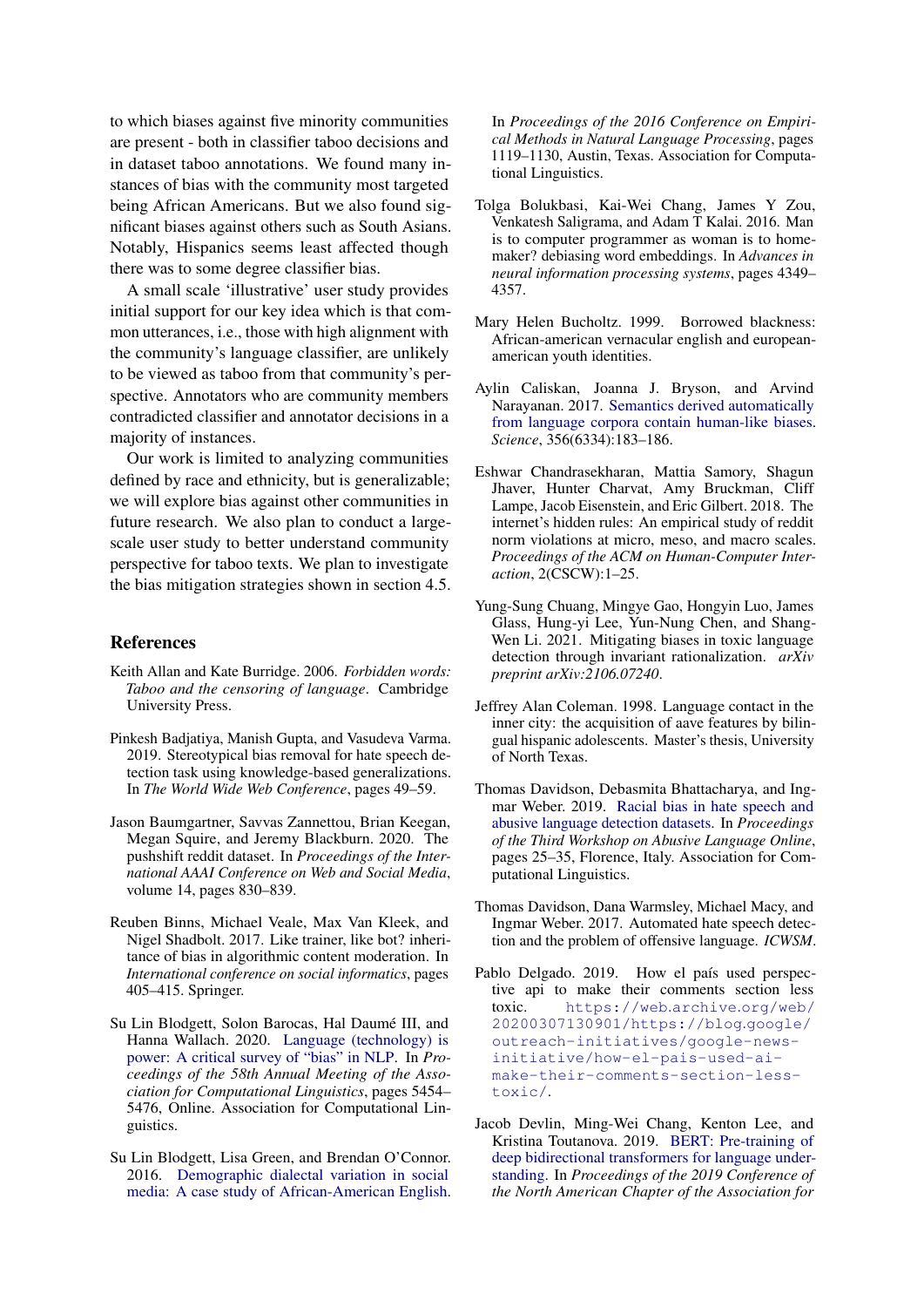*Computational Linguistics: Human Language Technologies, Volume 1 (Long and Short Papers)*, pages 4171–4186, Minneapolis, Minnesota. Association for Computational Linguistics.

- <span id="page-9-1"></span>Lucas Dixon, John Li, Jeffrey Sorensen, Nithum Thain, and Lucy Vasserman. 2018. Measuring and mitigating unintended bias in text classification. In *Proceedings of the 2018 AAAI/ACM Conference on AI, Ethics, and Society*, pages 67–73.
- <span id="page-9-17"></span>Bassey Etim. 2019. The times sharply increases articles open for comments, using google's technology. [https://](https://web.archive.org/web/20190115023650/https://www.nytimes.com/2017/06/13/insider/have-a-comment-leave-a-comment.html/) web.archive.[org/web/20190115023650/](https://web.archive.org/web/20190115023650/https://www.nytimes.com/2017/06/13/insider/have-a-comment-leave-a-comment.html/) https://www.nytimes.[com/2017/06/13/](https://web.archive.org/web/20190115023650/https://www.nytimes.com/2017/06/13/insider/have-a-comment-leave-a-comment.html/) [insider/have-a-comment-leave-a](https://web.archive.org/web/20190115023650/https://www.nytimes.com/2017/06/13/insider/have-a-comment-leave-a-comment.html/)[comment](https://web.archive.org/web/20190115023650/https://www.nytimes.com/2017/06/13/insider/have-a-comment-leave-a-comment.html/).html/.
- <span id="page-9-2"></span>Paula Fortuna, Juan Soler, and Leo Wanner. 2020. Toxic, hateful, offensive or abusive? what are we really classifying? an empirical analysis of hate speech datasets. In *Proceedings of the 12th Language Resources and Evaluation Conference*, pages 6786–6794.
- <span id="page-9-16"></span>Antigoni Founta, Constantinos Djouvas, Despoina Chatzakou, Ilias Leontiadis, Jeremy Blackburn, Gianluca Stringhini, Athena Vakali, Michael Sirivianos, and Nicolas Kourtellis. 2018. Large scale crowdsourcing and characterization of twitter abusive behavior. In *Proceedings of the International AAAI Conference on Web and Social Media*, volume 12.
- <span id="page-9-0"></span>John Gumperz. 1968. The speech community. international encyclopedia of the social sciences, 381–386.
- <span id="page-9-18"></span>Xiaolei Huang, Linzi Xing, Franck Dernoncourt, and Michael J. Paul. 2020. [Multilingual Twitter corpus](https://www.aclweb.org/anthology/2020.lrec-1.180) [and baselines for evaluating demographic bias in hate](https://www.aclweb.org/anthology/2020.lrec-1.180) [speech recognition.](https://www.aclweb.org/anthology/2020.lrec-1.180) In *Proceedings of the 12th Language Resources and Evaluation Conference*, pages 1440–1448, Marseille, France. European Language Resources Association.
- <span id="page-9-7"></span>A Lane Igoudin. 2011. Asian american girls who speak african american english: A subcultural language identity. *Multilingual Identities: New Global Perspectives. Berlin: Mouton de Gruyter*.
- <span id="page-9-15"></span>Xisen Jin, Francesco Barbieri, Aida Mostafazadeh Davani, Brendan Kennedy, Leonardo Neves, and Xiang Ren. 2020. [Efficiently mitigating classification bias](http://arxiv.org/abs/2010.12864) [via transfer learning.](http://arxiv.org/abs/2010.12864)
- <span id="page-9-6"></span>R. K. Kaliyar. 2020. [A multi-layer bidirectional trans](https://doi.org/10.1109/Confluence47617.2020.9058044)[former encoder for pre-trained word embedding: A](https://doi.org/10.1109/Confluence47617.2020.9058044) [survey of bert.](https://doi.org/10.1109/Confluence47617.2020.9058044) In *2020 10th International Conference on Cloud Computing, Data Science Engineering (Confluence)*, pages 336–340.
- <span id="page-9-14"></span>Brendan Kennedy, Mohammad Atari, Aida M Davani, Leigh Yeh, Ali Omrani, Yehsong Kim, Kris Coombs Jr, Shreya Havaldar, Gwenyth Portillo-Wightman, Elaine Gonzalez, et al. 2018. The gab hate corpus: A collection of 27k posts annotated for hate speech. *PsyArXiv. July*, 18.
- <span id="page-9-20"></span>Jae Yeon Kim, Carlos Ortiz, Sarah Nam, Sarah Santiago, and Vivek Datta. 2020. Intersectional bias in hate speech and abusive language datasets. *arXiv preprint arXiv:2005.05921*.
- <span id="page-9-8"></span>Jamie Shinhee Lee. 2011. Globalization of african american vernacular english in popular culture: Blinglish in korean hip hop. *English World-Wide*, 32(1):1–23.
- <span id="page-9-10"></span>Ping Liu, Wen Li, and Liang Zou. 2019. [NULI at](https://doi.org/10.18653/v1/S19-2011) [SemEval-2019 task 6: Transfer learning for offensive](https://doi.org/10.18653/v1/S19-2011) [language detection using bidirectional transformers.](https://doi.org/10.18653/v1/S19-2011) In *Proceedings of the 13th International Workshop on Semantic Evaluation*, pages 87–91, Minneapolis, Minnesota, USA. Association for Computational Linguistics.
- <span id="page-9-11"></span>Debanjan Mahata, Haimin Zhang, Karan Uppal, Yaman Kumar, Rajiv Ratn Shah, Simra Shahid, Laiba Mehnaz, and Sarthak Anand. 2019. Midas at semeval-2019 task 6: Identifying offensive posts and targeted offense from twitter. In *SemEval@NAACL-HLT*.
- <span id="page-9-5"></span>Sara Mills. 2009. [Impoliteness in a cultural context.](https://doi.org/https://doi.org/10.1016/j.pragma.2008.10.014) *Journal of Pragmatics*, 41(5):1047–1060. Pragmatic Markers.
- <span id="page-9-19"></span>Ji Ho Park, Jamin Shin, and Pascale Fung. 2018. [Re](https://doi.org/10.18653/v1/D18-1302)[ducing gender bias in abusive language detection.](https://doi.org/10.18653/v1/D18-1302) In *Proceedings of the 2018 Conference on Empirical Methods in Natural Language Processing*, pages 2799–2804, Brussels, Belgium. Association for Computational Linguistics.
- <span id="page-9-12"></span>Perspective. Perspective Comment Analyzer API. [https://web](https://web.archive.org/web/20200530202055/https://github.com/conversationai/perspectiveapi/blob/master/2-api/model-cards/English/toxicity.md).archive.org/web/ [20200530202055/https://github](https://web.archive.org/web/20200530202055/https://github.com/conversationai/perspectiveapi/blob/master/2-api/model-cards/English/toxicity.md).com/ [conversationai/perspectiveapi/](https://web.archive.org/web/20200530202055/https://github.com/conversationai/perspectiveapi/blob/master/2-api/model-cards/English/toxicity.md) [blob/master/2-api/model-cards/](https://web.archive.org/web/20200530202055/https://github.com/conversationai/perspectiveapi/blob/master/2-api/model-cards/English/toxicity.md) [English/toxicity](https://web.archive.org/web/20200530202055/https://github.com/conversationai/perspectiveapi/blob/master/2-api/model-cards/English/toxicity.md).md.
- <span id="page-9-4"></span>Daniel Preoțiuc-Pietro and Lyle Ungar. 2018. [User-level](https://www.aclweb.org/anthology/C18-1130) [race and ethnicity predictors from Twitter text.](https://www.aclweb.org/anthology/C18-1130) In *Proceedings of the 27th International Conference on Computational Linguistics*, pages 1534–1545, Santa Fe, New Mexico, USA. Association for Computational Linguistics.
- <span id="page-9-13"></span>Sara Rosenthal, Pepa Atanasova, Georgi Karadzhov, Marcos Zampieri, and Preslav Nakov. 2020. A largescale semi-supervised dataset for offensive language identification. *arXiv preprint arXiv:2004.14454*.
- <span id="page-9-3"></span>Maarten Sap, Dallas Card, Saadia Gabriel, Yejin Choi, and Noah A Smith. 2019. The risk of racial bias in hate speech detection. In *Proceedings of the 57th Annual Meeting of the Association for Computational Linguistics*, pages 1668–1678.
- <span id="page-9-9"></span>Natasha Shrikant. 2015. 'yo, it's ist yo': The discursive construction of an indian american youth identity in a south asian student club. *discourse & society*, 26(4):480–501.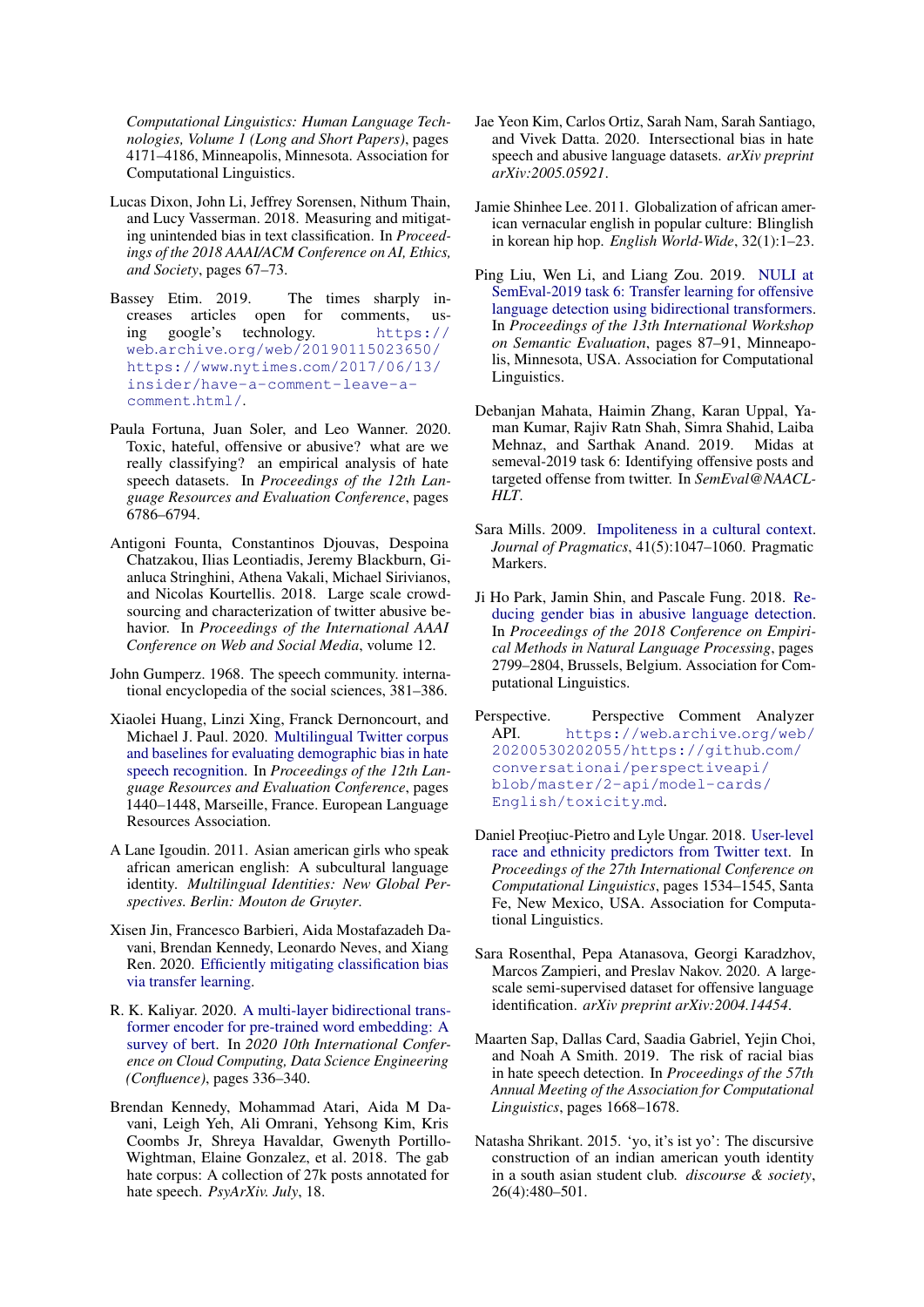- <span id="page-10-9"></span>Mengzhou Xia Anjalie Field Yulia Tsvetkov. 2020. Demoting racial bias in hate speech detection. *SocialNLP 2020*, page 7.
- <span id="page-10-6"></span>Ameya Vaidya, Feng Mai, and Yue Ning. 2020. Empirical analysis of multi-task learning for reducing identity bias in toxic comment detection. In *Proceedings of the International AAAI Conference on Web and Social Media*, volume 14, pages 683–693.
- <span id="page-10-10"></span>Zeerak Waseem. 2016. Are you a racist or am i seeing things? annotator influence on hate speech detection on twitter. In *Proceedings of the first workshop on NLP and computational social science*, pages 138– 142.
- <span id="page-10-7"></span>Zeerak Waseem and Dirk Hovy. 2016. [Hateful symbols](https://doi.org/10.18653/v1/N16-2013) [or hateful people? predictive features for hate speech](https://doi.org/10.18653/v1/N16-2013) [detection on Twitter.](https://doi.org/10.18653/v1/N16-2013) In *Proceedings of the NAACL Student Research Workshop*, pages 88–93, San Diego, California. Association for Computational Linguistics.
- <span id="page-10-8"></span>Michael Wiegand, Josef Ruppenhofer, and Thomas Kleinbauer. 2019. Detection of abusive language: the problem of biased datasets. In *Proceedings of the 2019 conference of the North American Chapter of the Association for Computational Linguistics: human language technologies, volume 1 (long and short papers)*, pages 602–608.
- <span id="page-10-3"></span>Mengzhou Xia, Anjalie Field, and Yulia Tsvetkov. 2020. [Demoting racial bias in hate speech detection.](https://doi.org/10.18653/v1/2020.socialnlp-1.2) In *Proceedings of the Eighth International Workshop on Natural Language Processing for Social Media*, pages 7–14, Online. Association for Computational Linguistics.
- <span id="page-10-11"></span>Albert Xu, Eshaan Pathak, Eric Wallace, Suchin Gururangan, Maarten Sap, and Dan Klein. 2021. [Detoxi](https://doi.org/10.18653/v1/2021.naacl-main.190)[fying language models risks marginalizing minority](https://doi.org/10.18653/v1/2021.naacl-main.190) [voices.](https://doi.org/10.18653/v1/2021.naacl-main.190) In *Proceedings of the 2021 Conference of the North American Chapter of the Association for Computational Linguistics: Human Language Technologies*, pages 2390–2397, Online. Association for Computational Linguistics.
- <span id="page-10-4"></span>Zhilin Yang, Zihang Dai, Yiming Yang, Jaime Carbonell, Russ R Salakhutdinov, and Quoc V Le. 2019. Xlnet: Generalized autoregressive pretraining for language understanding. In *Advances in neural information processing systems*, pages 5753–5763.
- <span id="page-10-5"></span>Marcos Zampieri, Shervin Malmasi, Preslav Nakov, Sara Rosenthal, Noura Farra, and Ritesh Kumar. 2019a. Predicting the Type and Target of Offensive Posts in Social Media. In *Proceedings of NAACL*.
- <span id="page-10-0"></span>Marcos Zampieri, Shervin Malmasi, Preslav Nakov, Sara Rosenthal, Noura Farra, and Ritesh Kumar. 2019b. [SemEval-2019 task 6: Identifying and cat](https://doi.org/10.18653/v1/S19-2010)[egorizing offensive language in social media \(Of](https://doi.org/10.18653/v1/S19-2010)[fensEval\).](https://doi.org/10.18653/v1/S19-2010) In *Proceedings of the 13th International Workshop on Semantic Evaluation*, pages 75–86, Minneapolis, Minnesota, USA. Association for Computational Linguistics.
- <span id="page-10-1"></span>Marcos Zampieri, Preslav Nakov, Sara Rosenthal, Pepa Atanasova, Georgi Karadzhov, Hamdy Mubarak, Leon Derczynski, Zeses Pitenis, and Çağrı Çöltekin. 2020. SemEval-2020 Task 12: Multilingual Offensive Language Identification in Social Media (OffensEval 2020). In *Proceedings of SemEval*.
- <span id="page-10-2"></span>Xuhui Zhou, Maarten Sap, Swabha Swayamdipta, Yejin Choi, and Noah Smith. 2021. [Challenges in auto](https://aclanthology.org/2021.eacl-main.274)[mated debiasing for toxic language detection.](https://aclanthology.org/2021.eacl-main.274) pages 3143–3155.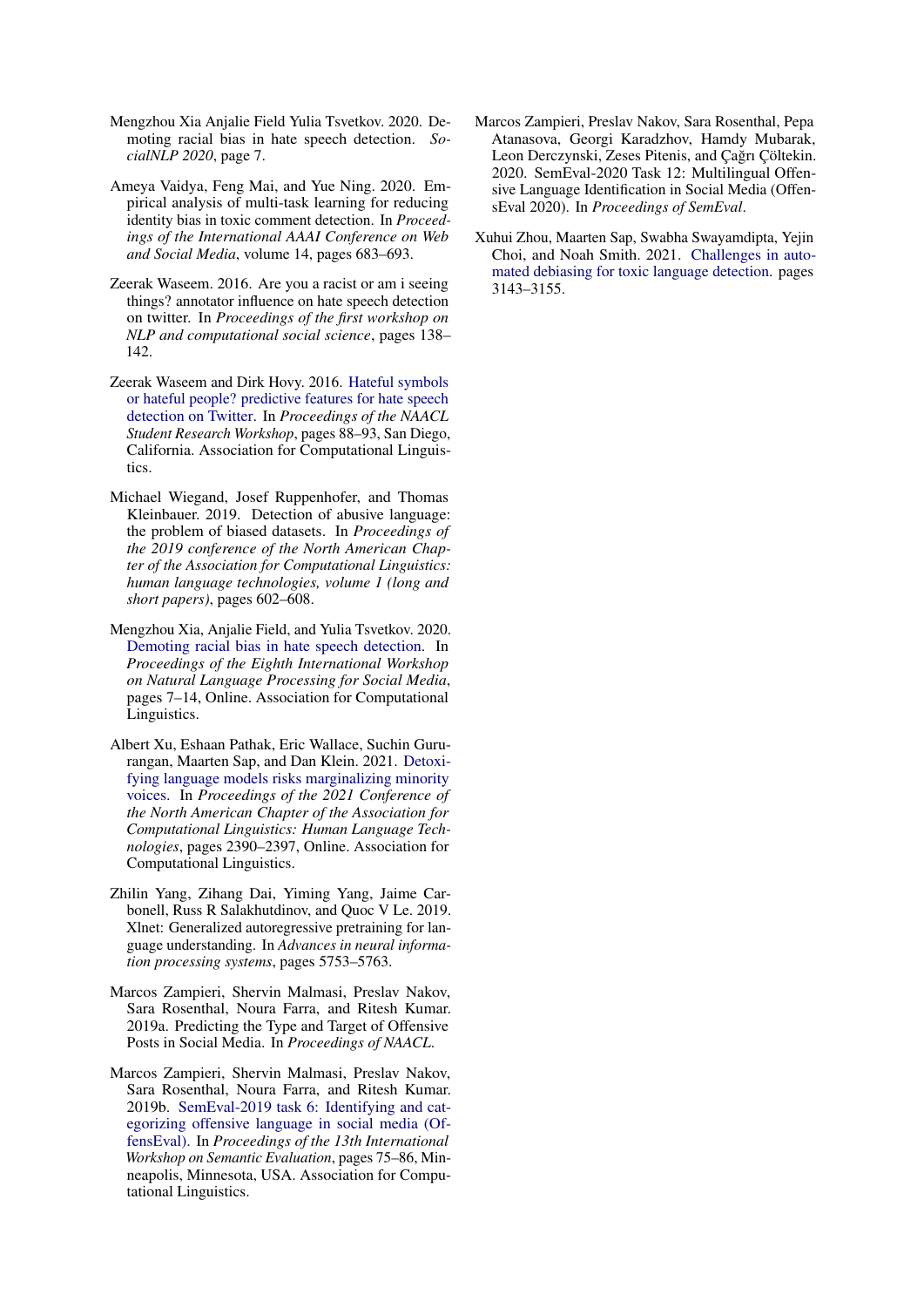# A Community Subreddits

| <b>Community</b> | <b>Subreddits</b>                        |  |  |  |
|------------------|------------------------------------------|--|--|--|
| Native American  | r/IndianCountry, r/NativeAmerican        |  |  |  |
| Hispanic         | r/LatinoPeopleTwitter, r/Chicano,        |  |  |  |
|                  | r/cuba                                   |  |  |  |
| Hawaii           | r/Hawaii                                 |  |  |  |
| South Asian      | r/ABCDesis                               |  |  |  |
| African American | r/AfricanAmerican, r/asklatinamerica,    |  |  |  |
|                  | r/blackfellas,<br>r/blackladies,         |  |  |  |
|                  | r/blacklivesmatter,<br>r/blackcreatives, |  |  |  |
|                  | r/blackhair,<br>r/blackwomens,           |  |  |  |
|                  | r/ebonyimagination,                      |  |  |  |
|                  | r/blackcontemporaryart, r/afrocentrism,  |  |  |  |
|                  | r/afrofuturism                           |  |  |  |

Table 5: Communities studied and their corresponding subreddits.

## B Guideline for user study

WARNING: The following comments may contain offensive/hateful material. These might includes instances of racism, sexism and misogyny. If at any point you feel you cannot judge any more then just send us what you complete. Thank you for your support of our research

## TASK description:

Based on the language norms used in your cultural/ethnic/racial background, do you find the following texts offensive or hateful? Indicate your decision with a 'Yes' in column A for texts you feel are offensive/hateful and 'No' otherwise.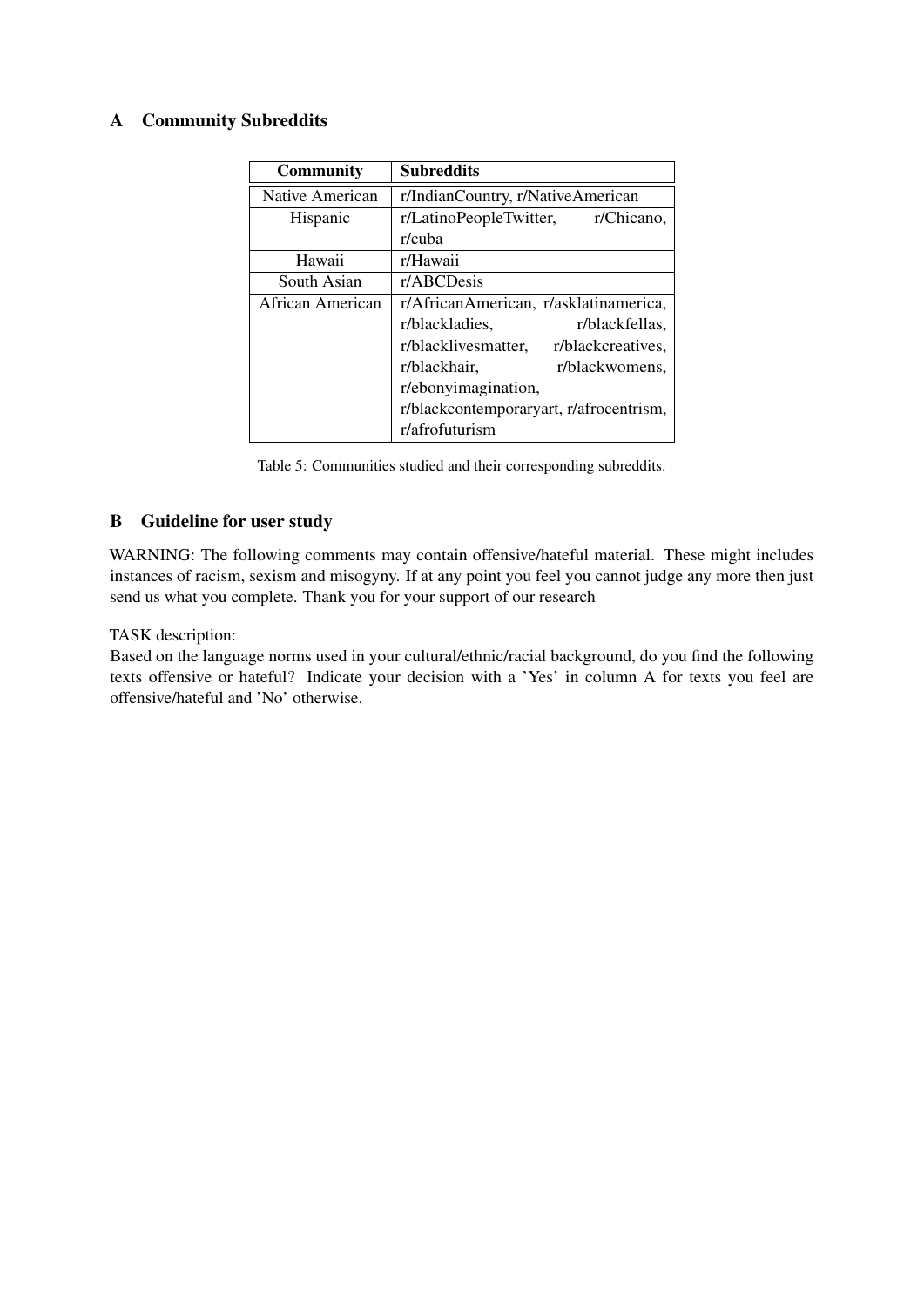# C African American examples from the user study

| <b>Text</b>                                             | <b>CLC</b> Score | <b>MIDAS Score</b> | Persp. Score |
|---------------------------------------------------------|------------------|--------------------|--------------|
| aw damn im so sorry sis that is the worst               | 0.99             | 0.96               | 0.78         |
| im so fucking tired of side chick culture               | 0.99             | 0.96               | 0.90         |
| lol i caught so much shit with this so i cant even      | 0.99             | 0.95               | 0.86         |
| imagine if you brought out colorism                     |                  |                    |              |
| i know who it might be but i wont say because i dont    | 0.98             | 0.94               | 0.90         |
| want to get banned for starting shit                    |                  |                    |              |
| smh these niggas aint shit lol my now ex boyfriend is   | 0.99             | 0.93               | 0.95         |
| almost 30 and all he do is play nintendo all day and    |                  |                    |              |
| doesnt wanna seek a job smh                             |                  |                    |              |
| i would have ghosted his ass so fast                    | 0.96             | 0.91               | 0.94         |
| i need lasik eye surgery i'm blind as a bitch this shit | 0.99             | <b>OFF</b>         | <b>OFF</b>   |
| can't be healthy                                        |                  |                    |              |
| The older you get the more you understand that vibez    | 0.85             | <b>OFF</b>         | <b>OFF</b>   |
| is more important than a cute face $\&$ a fat ass       |                  |                    |              |
| I never got to thank her for everything she has done    | 0.99             | <b>OFF</b>         | <b>OFF</b>   |
| for me as a Black woman $\&$ a writer. I am so fucking  |                  |                    |              |
| sad this hurts so fucking much                          |                  |                    |              |
| My family is coming I need to put a bra on but          | 0.99             | <b>OFF</b>         | <b>OFF</b>   |
| damn I'm lazy                                           |                  |                    |              |
| i turn into the craziest bitch every leo season         | 0.99             | <b>OFF</b>         | <b>OFF</b>   |

Table 6: Examples of comments that the classifiers or annotators labeled taboo (offensive/toxic/hateful), but both African American annotators agreed were non-taboo. Note that MIDAS and Persp scores which indicate "OFF" are those labels of the respective original dataset.